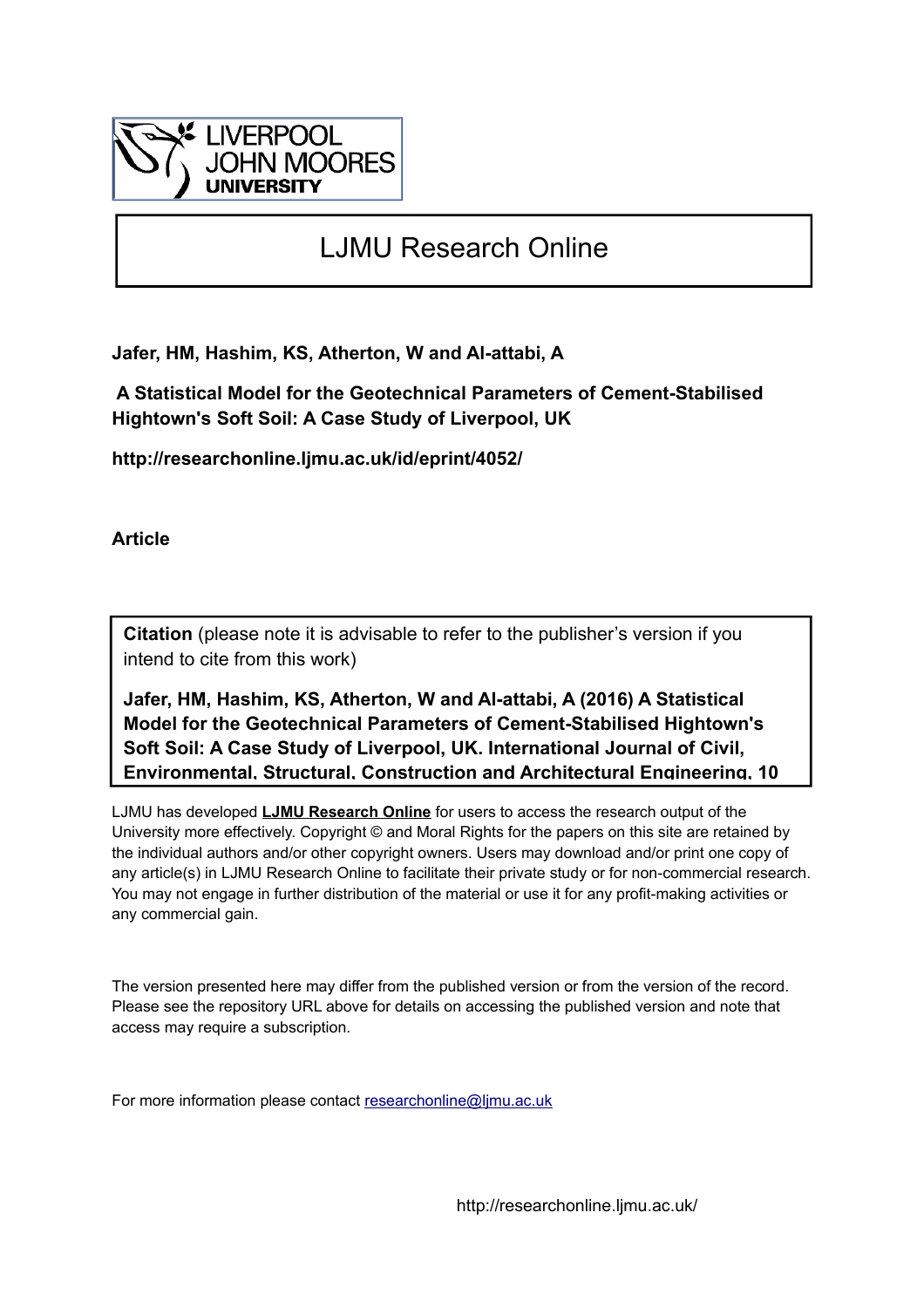# A Statistical Model for the Geotechnical Parameters of Cement-Stabilised Hightown's Soft Soil: A Case Study of Liverpool, UK

Hassnen M. Jafer, Khalid S. Hashim, W. Atherton, Ali W. Alattabi

**Abstract**—This study investigates the effect of two important parameters (length of curing period and percentage of the added binder) on the strength of soil treated with OPC. An intermediate plasticity silty clayey soil with medium organic content was used in this study. This soft soil was treated with different percentages of a commercially available cement type 32.5-N. laboratory experiments were carried out on the soil treated with 0, 1.5, 3, 6, 9, and 12% OPC by the dry weight to determine the effect of OPC on the compaction parameters, consistency limits, and the compressive strength. Unconfined compressive strength (UCS) test was carried out on cement-treated specimens after exposing them to different curing periods (1, 3, 7, 14, 28, and 90 days). The results of UCS test were used to develop a non-linear multi-regression model to find the relationship between the predicted and the measured maximum compressive strength of the treated soil (qu). The results indicated that there was a significant improvement in the index of plasticity (IP) by treating with OPC; IP was decreased from 20.2 to 14.1 by using 12% of OPC; this percentage was enough to increase the UCS of the treated soil up to 1362 kPa after 90 days of curing. With respect to the statistical model of the predicted qu, the results showed that the regression coefficients (R2) was equal to 0.8534 which indicates a good reproducibility for the constructed model.

Keywords-Cement admixtures, soft soil stabilisation, geotechnical parameters, unconfined compressive strength, multiregression model.

#### I. INTRODUCTION

DUE to the rapid development of urbanization, there is a significant increment for the demand of soil as a construction material. Thus, the looking for sustainable alternative materials such as soft soils after mitigate their geotechnical properties to be suitable for the use in different civil engineering projects has become an important issue [1]. Moreover, the most important parameters that should be improved in soft soil stabilisation are soil strength, volume stability and compressibility [2]. Chemical stabilisation is the most accepted method to mitigate the unwanted soil properties

H. M. Jafer, Postgraduate Research Student, Liverpool John Moores University, School of the Built Environment. He is also with the Department of Civil Engineering, Faculty of Engineering, University of Babylon, Iraq (email: H.M.Jafer@2014.ljmu.ac.uk).

Khalid S. Hashim and Ali. W. Alattabi are PhD student in the School of The Built Environment, Liverpool John Moores University, UK. They are also with the Department of Civil Engineering, Faculty of Engineering, University of Babylon, Iraq.

Dr. W. Atherton BEng (Hons) PhD FHEA, Programme Leader, is with the Department of Civil Engineering, Liverpool John Moore's University, Peter Jost Enterprise Centre, Byrom Street, Liverpool, L3 3AF, UK.

to meet the specification of engineering projects; this technique can be applied by mixing undesired soils with chemical binders which react chemically with water to bind the soil particles resulting in stronger soil structure [3].

It is undeniable that the Ordinary Portland Cement (OPC) is the most common binder material used in soil stabilisation due its activity to improve the physical and geotechnical properties of soft soils significantly, and there are plentiful number of researchers have treated soft soils using OPC as a binder material by employing different procedures of soil stabilization such as deep and surface mixing as indicated in  $[4]-[7]$ .

Cement stabilisation is the classical method for chemical stabilisation which is attributed to the agglomeration and flocculation phenomenon take place within the soil structure for both of short and long term along with the hydration reactivity happens among the water, cement and soil particles. The hydration reaction produces cementitious compounds which are called either calcium-silicate-hydrated (C-S-H) or calcium-aluminium-hydrated (C-A-H) dependant on the available type of pozzolanic compound in the treated soil and these cementitious compounds are responsible to improve soil properties and increase the soil strength [8]. However, cement stabilisation technique is very complex and it can be influenced by several aspects such as the existence of foreign materials such as the organic matter, the amount of natural moisture which affects the water-cement ratio, the percentage of the cement added to the stabilised soil and the curing condition such as the degree of temperature and the curing period [9]. The development in the strength of stabilised soil is dependant mainly on the physical and chemical properties of the treated soil and the type of its minerals. The experimental works conducted to measure the compressive strength of cement-stabilised soil is very essential to predict the sin-situ soil strength after treating with cement. However, the effect of the cement type on the improvement process was ignored in this study since it was proven that it has limited influence [10].

This paper focuses on the investigation of geotechnical properties of cement-stabilised soft soil with different percentages  $(0, 1.5, 3, 6, 9, \text{ and } 12\%)$  of the dry weight and cured for different periods of curing with short and long periods (1, 3, 7, 14, 28, and 90 days). Additionally, this paper presents the development of a statistical model using multiregression modelling to evaluate the relationship between the measured and the predicted of UCS value using SPSS program. The effect of OPC treatment on the consistency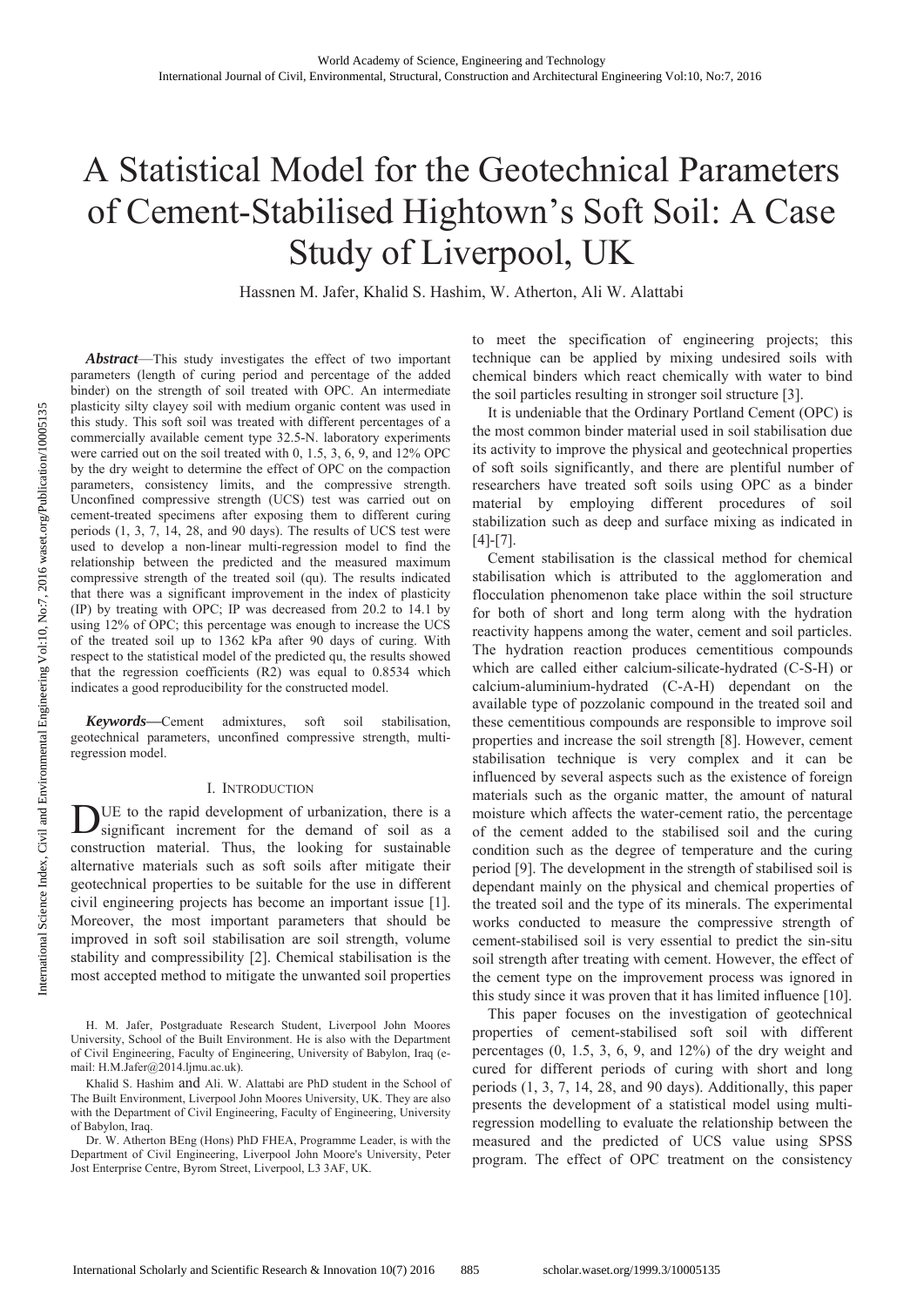limits and the compaction parameters of the stabilised soil in this study were also investigated.

# **II. MATERIALS**

### A. Soil Sample

The treated soil was exported from the bank of the River Alt which is located in Hightown to the north of Liverpool in the UK. This type of soil covers a very large area of the Hightown as well as the coastal area of the river which can be used as full materials in different construction projects. Fig. 1 shows the maps of Liverpool and the corresponding site where the soil samples used in this study were extracted.

Table I illustrates the main physical and chemical of the soft soil used in this study. It can be seen that the soil is composed from 13.08% sand, 43.92% silt, and 43.0% clay. Liquid limit (LL) and IP were measured and they were found to be equal to 44 and 20.22 respectively. From values of the parameters illustrated in Table I and according to the Unified Soil Classification System (USCS), the soft soil used in this study is an intermediate plasticity silty clay with sand (CI).



Fig. 1 Satellite images of the site of extraction of the soft soil used in the study

| TABLEI<br>MAIN PHYSICAL AND ENGINEERING PROPERTIES OF THE SOFT SOIL          |       |  |  |  |  |  |
|------------------------------------------------------------------------------|-------|--|--|--|--|--|
| Property                                                                     | Value |  |  |  |  |  |
| Natural Moisture Content %                                                   | 36.8  |  |  |  |  |  |
| $LL\%$                                                                       | 44    |  |  |  |  |  |
| Plasticity Index (PI)                                                        | 20.22 |  |  |  |  |  |
| Sand $\%$                                                                    | 13.08 |  |  |  |  |  |
| Silt %                                                                       | 43.92 |  |  |  |  |  |
| Clay $%$                                                                     | 43.00 |  |  |  |  |  |
| Maximum Dry Density (MDD) $g/cm^3$                                           | 1.57  |  |  |  |  |  |
| Optimum moisture content (OMC) %                                             | 23    |  |  |  |  |  |
| pH                                                                           | 7.78  |  |  |  |  |  |
| Organic Matter Content %                                                     | 7.95  |  |  |  |  |  |
| Unconfined Compressive Strength for<br>Undisturbed Soil qu (kPa)             | 66.46 |  |  |  |  |  |
| $\sigma$ /cm <sup>3</sup> = $\sigma$ ram/cubic centimeter. kPa = kilonascal. |       |  |  |  |  |  |

 $B. OPC$ 

The OPC used in this study was a commercially available

cement type CEM-II/A/LL 32.5-N and it was brought from Cemex Quality Department, Warwickshire, UK. Fig. 2 shows the particle size distribution curve of the OPC used in this study which was obtained from using the laser particle analyser. The major oxides of the used OPC are listed in Table II which were measured by conducting the X-Ray Florescence Spectrometry test (XRF).



Fig. 2 Particle size distribution curve of the cement used in this study

From Fig. 2, it can be seen that the particles of the OPC used in this study are ranging between 0.1 and approximately 50 micrometres which would enhance the pozzolanic reactivity between cement and soil particles and this increases the production of the cementitious compound which develop the soil strength. Additionally, the fine particles of additives fill the voids in soil body which decrease the soil permeability and this improve the soil property against the swelling and shrinkage stresses [3].

| <b>TABLE II</b>                          |       |                  |           |                                |     |                 |  |  |  |  |
|------------------------------------------|-------|------------------|-----------|--------------------------------|-----|-----------------|--|--|--|--|
| MAIN OXIDES IN THE OPC USED IN THE STUDY |       |                  |           |                                |     |                 |  |  |  |  |
| Oxide Symbol                             | CaO   | SiO <sub>2</sub> | $Al_2O_3$ | Fe <sub>2</sub> O <sub>3</sub> | MgO | SO <sub>3</sub> |  |  |  |  |
| Percentage $(\% )$                       | 66.12 | 24.91            | 1.73      | 1.67                           |     | 2.66            |  |  |  |  |

#### C. Statistical Program

A multi regression functional of the statistical program SPSS-23 was used in this study. The results of UCS test was utilised in this program to find a relationship between the measured and predicted  $q_u$  of the soil treated with different percentages of OPC and exposed to different curing period. SPSS was used to develop a new statistical model to evaluate UCS dependant on two factors (percentage of the added cement and the length of curing period)

#### **III.** EXPERIMENTAL WORKS

# A. Methodology

After the identification of the materials used in this study, soil samples were air dried then pulverised to small particles using wooden hammer to be ready for experimental works. The investigated geotechnical parameters of the cementstabilised soil used in this study were compaction parameters (MDD and OMC) which were determined by conducting the standard Proctor test, the consistency limits (LL, plastic limit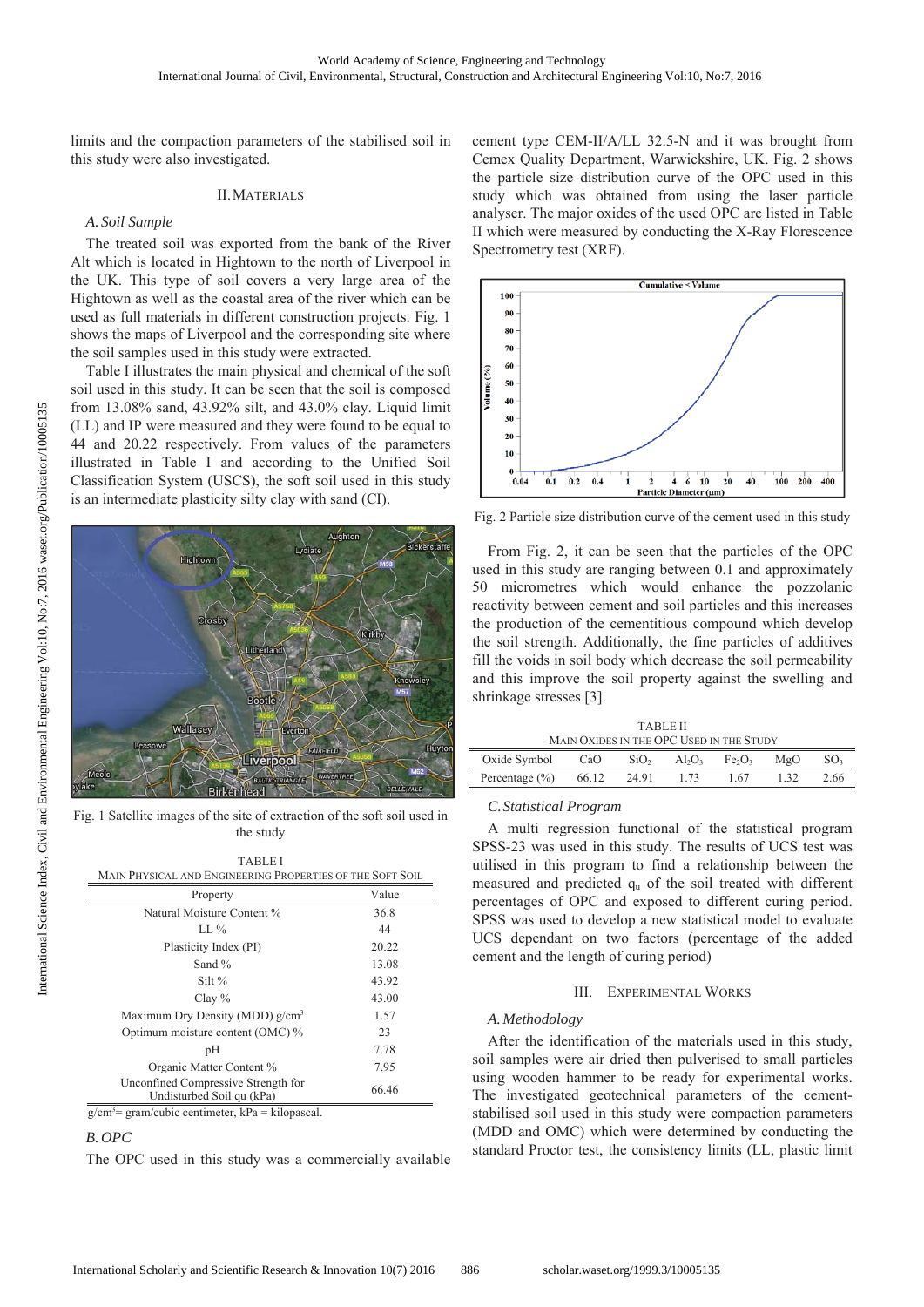(PL) and IP), and UCS to measure the maximum soil strength  $q_u$ . Fig. 3 shows the flow chart of testing regime conducted in this study.



Fig. 3 Flow chart of testing regime adopted in the study

#### *B. Samples Preparation and Testing Conditioning*

The samples for both consistency limits and compaction parameters tests were prepared by mixing different percentages of OPC with the soft soil manually. The mixing process was continued for approximately 5 minutes until getting a homogeneous colour for the mixture, then the tests were conducted after adding the tab water to the mixture immediately. LL test was conducted by falling cone method using cone penetrometer apparatus according to the British standard BS 1377-2:1990 [11]. The compaction test was conducted using standard Proctor test method to measure the MDD and OMC for each corresponding percentage of OPC in accordance with British standard BS 1377-4:1990 [12].

The specimens of UCS test were prepared by pressing the soil-cement paste in fixed volume mould using manual hydraulic jack to produce specimens with standard dimension  $(36 \text{ mm in diameter and } 76 \text{ mm in height})$  as shown in Fig. 4. Then the specimens were labelled and wrapped with cling film, then stored in humidity cabinet for curing under  $20 \pm 2^{\circ}C$ in temperature and 100% humidity. UCS test was conducted using a triaxial testing machine by maintaining the lateral pressure to be equal to zero and in accordance to British standard BS 1377-7:1990 [13].



Fig. 4 Preparing of UCS test specimens

#### IV.RESULTS AND DISCUSSION

# *A. Results of Experimental Works*

The effect of cement stabilisation on the compaction parameters of the soil treated in this study is shown in Fig. 5. It can be seen that the MDD decreased and the OMC increased with the increase of the amount of the added cement to the soil. This is attributed to the flocculation and the agglomeration took place between clay particles in the soil and cement. Fig. 6 shows the relationship between the added percentage of OPC and the consistency limits of the stabilised soil. It can be seen that the value of LL increased fist with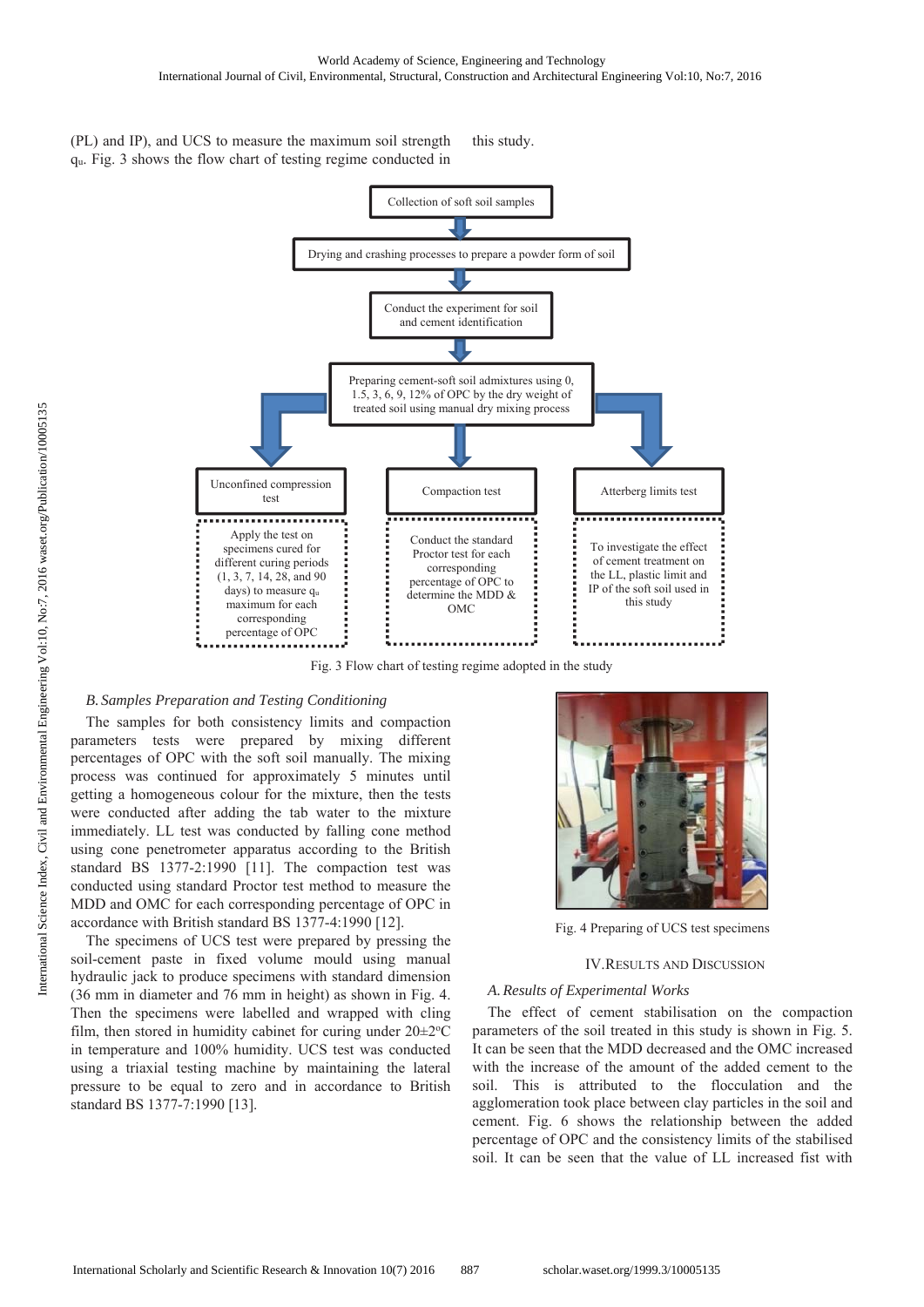increase of OPC percentage up to 6% then staid constant for 9% then started to decrease slightly with the use of 12% OPC. On the other hand, significant increments were observed with respect to PL for the soil treated with OPC up to 9% then there was also slight decrease for 12% OPC. These differences in the rates of increments for LL and PL led to significant decrease in IP which decreased from 20.2 for untreated soil to 14.1 by using 12% of OPC.



Fig. 5 Compaction parameters curves for the soil treated with OPC



Fig. 6 Effect of OPC on the Atterberg limits

The maximum values of UCS of the soft soil specimens treated with different percentages of OPC and exposed to different lengths of curing periods are shown in Fig. 7. The results of UCS test indicated that soil strength was improved significantly especially for the OPC percentages beyond 6%. However, no significant improvement in UCS were observed for curing period longer than 28 days for all percentages of OPC. Overall, the UCS of the soft soil used in this study was improved significantly with the cement treatment when it increased from 200kPa for untreated soil to 1364kPa with the use of 12% OPC and after 90 days of curing.



Fig. 7 Development of UCS for the soil treated with OPC

# **B.** Development of the Statistical Model

The current section of work concerns the development of a statistical model depending on the obtained results from experimental work. This model has been developed using multiple regression technique. The latter can be defined as pack of techniques that helps to develop a relationship between a dependent variable with set of independent variables [14]. In fact, multiple regression technique is not applicable for small sets of data and there more than one key assumption must be check before performing this technique where, [15] recommended the following formula to calculate the minimum required data size: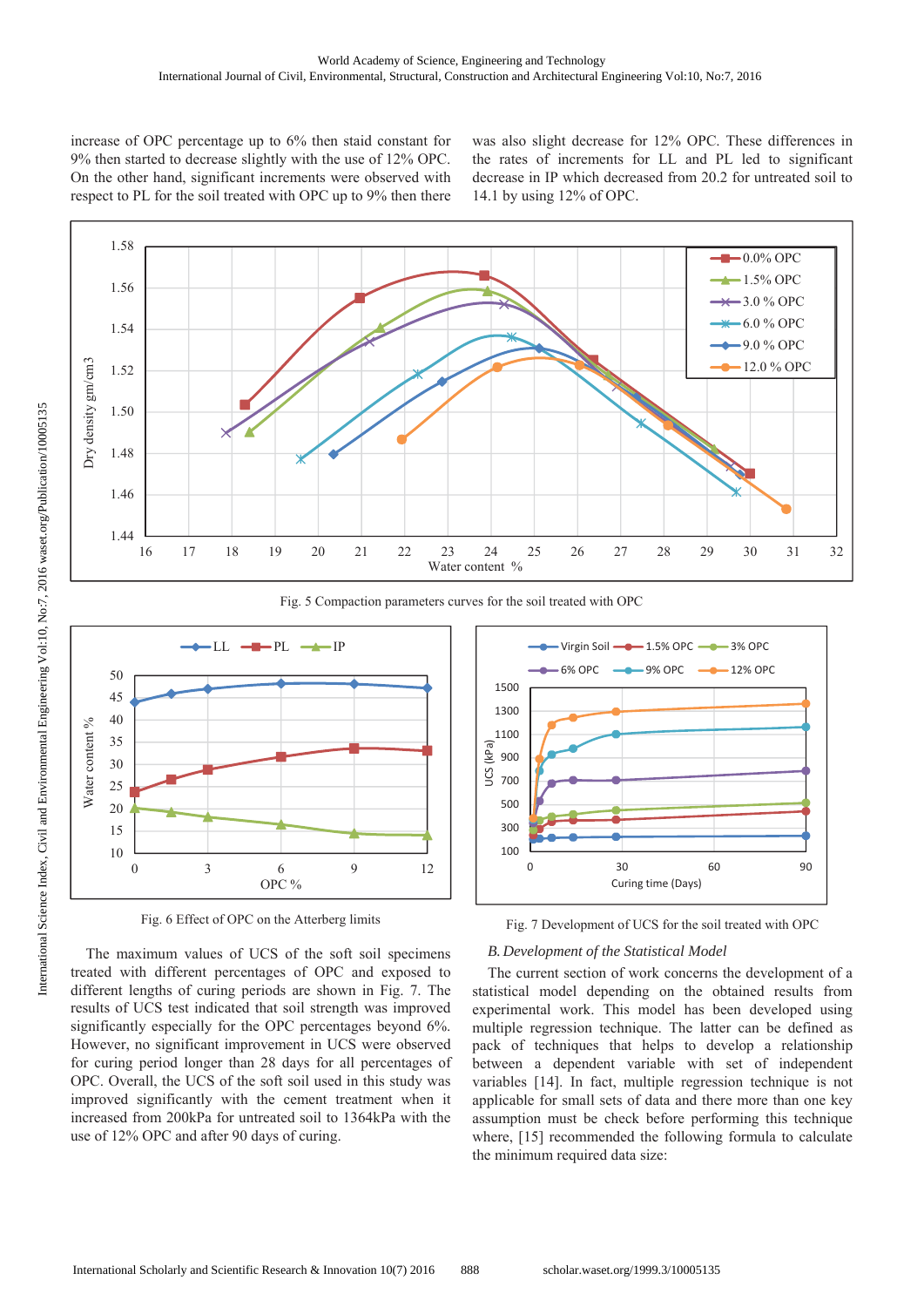$$
S > 50 + 8V \tag{1}
$$

where  $S$  and  $V$  are data size and number of independent parameters, respectively.

Construction of a multiple regression model must be passed through the following steps [14]:

- 1- Check the main assumptions of the multiple regression model, which include the presence of multicollinearity, outliers, normality, linearity, and homoscedasticity of residuals. The presence of these parameters negatively influences the reliability of the constructed model.
- 2- Evaluating the constructed model.
- 3- Check the statistical significance of the independent variables

In order to check the mentioned assumptions and to develop a reliable multiple regression model, SPSS-23 and Excel software were used.

Initially, the minimum required data points were checked using  $(1)$ ; this assumption has been met as  $108$  data points has been used in the current statistical analysis, while the required points are 66 (two independent variables were used). Then, the presence of the multicollinearity has been checked by determining the tolerance value (Table III) where, [14] recommended that the multicollinearity presents within the studied data when the tolerance value is less than 0.1. Thus, the multicollinearity is not present as the tolerance value of the collected data was 1.0. The presence of outliers in the experimental data was examined by determining the Mahalanobis distances, which must be less than 13.82 (for two independent variables) [14], the maximum Mahalanobis distances in the present investigation was 7.04 that indicate the absence of outliers within the collected data. Finally, the existence of normality, linearity, and homoscedasticity of residuals (all these parameters are related to the distribution of data points) was investigated by examine the normal distribution of data, where 99% of the standardised residuals must be within the range of 3.0 to -3.0 [14]. The obtained results showed that less than 1% of the studied data were exceeded the mentioned range.

**TABLE III** RESULTS OF THE STATISTICAL ANALYSIS

| Parameter  | Max. Mahalanobis Distance<br><b>Tolerance</b> | R <sub>2</sub> | <b>Adjusted R2</b> | Standardized residual |      | <b>Beta</b> |       |       |
|------------|-----------------------------------------------|----------------|--------------------|-----------------------|------|-------------|-------|-------|
|            |                                               |                |                    |                       | Max. | Min.        |       | Sig.  |
| Age        | 000.1                                         | 13.82          |                    |                       | 1.65 | $-5.1$      | 0.272 | 0.000 |
| <b>OPC</b> | 000.                                          |                | 0.853              | 0.849                 |      |             | 0.883 | 0.000 |

The following model has been developed, using SPSS-23, depending on the experimental data:

$$
USC = 138.63 + OPC * 74.29 + Age * 3.122
$$
 (2)

The second step that includes evaluation of the constructed model, is step examine the ability of the model to explain the relationship between the dependent variable and the independent variables. Coefficient of determination  $(R^2)$  is efficient tool to evaluate the constructed model, where the higher the  $R^2$  (close to 1), the higher the accuracy of the regression model [15]. The obtained results from the statistical analyses, Table III, showed that the  $R^2$  value was 0.85, which is an acceptable value [14].

Finally, the contribution of each independent variable to the constructed model has been investigated by calculating its statistical significant (Sig.) and Beta value. The term Sig. indicates whether the studied independent variable contributes to the model or not, any independent variable with Sig. value more than 0.05 will not contribute to the model, but it play an important role in the prediction process when its Sig. value is less than 0.05 [14]. While Beta value indicates the relative importance of each independent variable within the constructed model, the higher the Beta value, the higher relative importance [14]. According to the results of Table III, all the studied parameters significantly contribute to the constructed model, as their Sig. values are less than 0.05. At the same time, it can be seen that the OPC (independent variable) plays the most important role in the model as its Beta value is about three times that of age. Fig. 8 shows high correlation between the obtained predicted results, using the model, and the experimental ones, where it can be seen that the  $R^2$  value is about 0.85.



Fig. 8 Experimental UCS vs Predicted UCS

# V. CONCLUSIONS

This study evaluates the geotechnical parameters of cementstabilised soft soil through conducting the experimental works for compaction parameters, consistency limits and UCS. Additionally, this paper provides a statistical model to predict the compressive strength of the stabilised soil for different percentages of OPC and lengths of curing period dependant on the measured data from the experiments. According to the findings of this research study, the following conclusions can be drawn:

The results of compaction test indicated that MDD decreased with increase of the added percentage of OPC.